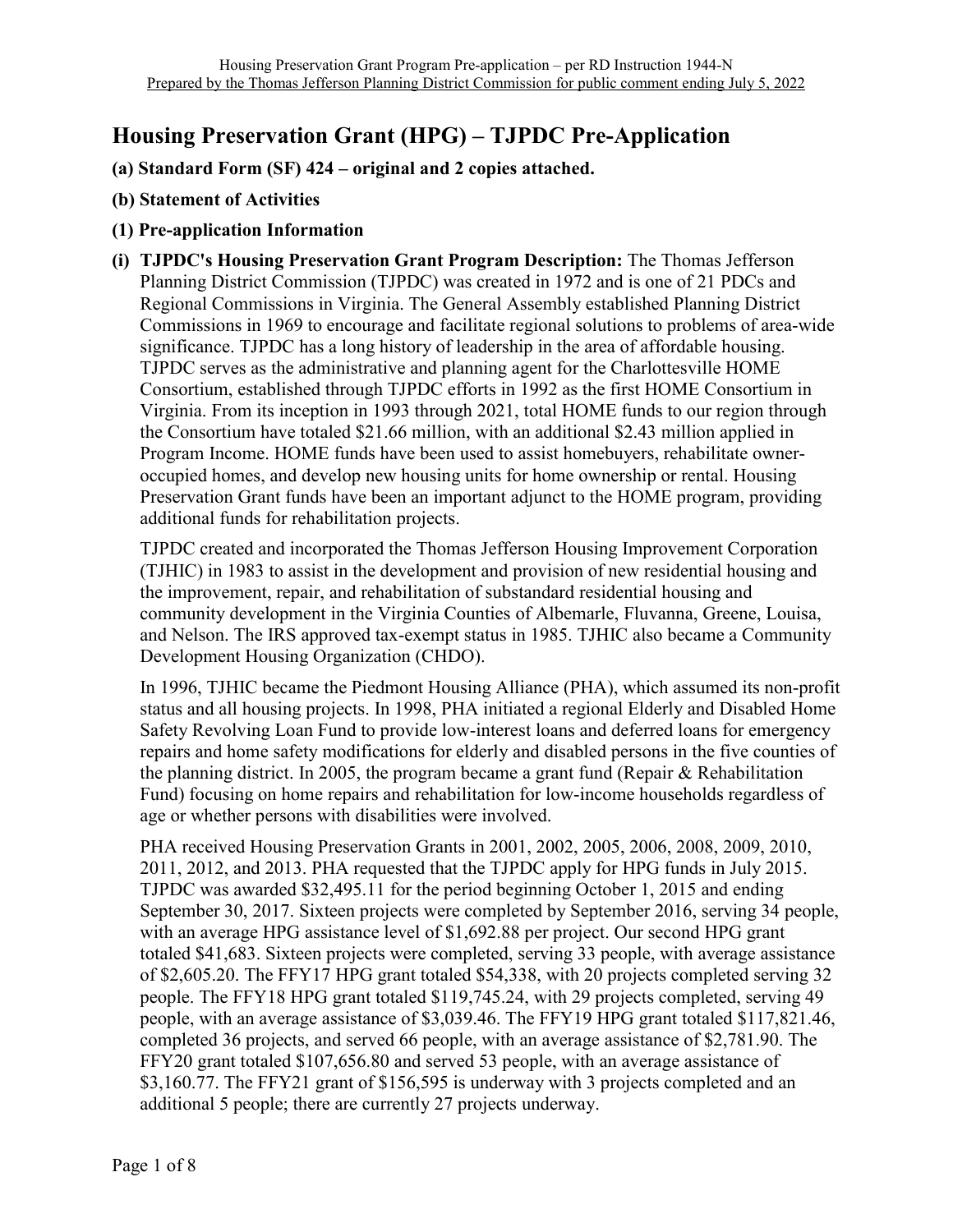Client demand for these resources is very high in this region. The capacity to effectively deliver services is also high, with established housing non-profits consisting of the Albemarle Housing Improvement Program (AHIP), the Fluvanna/Louisa Housing Foundation (F/LHF), Skyline CAP (serving Greene County), and the Nelson County Community Development Foundation (NCCDF). The localities have designated these housing organizations as subrecipients for the HOME program and have close working relationships with TJPDC.

TJPDC continues to manage the program as PHA established it in the past. TJPDC has agreements in place with local housing non-profit organizations to carry out individual modification projects in their respective counties. Our local housing non-profits are familiar with the program and its eligibility criteria, program requirements, and documentation. These housing organizations have robust referral systems with regional agencies to identify rural homeowners who need repairs and rehabilitation modifications. They have well-established procedures to prescreen and assess the needs of eligible homeowners, develop the scopes of work, and carry out or oversee the rehabilitation work. Due to the lack of funding, these organizations have lengthy waiting lists.

- **(ii) Process**: The process includes: 1) Outreach Workers for the local housing non-profits and other referral agencies, prescreen applicants, verify income and assess need. 2) Outreach Workers assist applicants in filling out the grant application. 3) The completed application is then sent to TJPDC for final approval by the Project Officer, who will also prepare the environmental review documents, including obtaining a ruling from the Department of Historic Resources, before project commencement. 4) TJPDC's Project Officer then assigns approved projects to the appropriate subcontracting agency. 5) The subcontracting agency oversees the project, recruits volunteers and donated materials when possible, hires contractors and subcontractors as needed, and arranges the final inspection by the local building inspector, when required, or another qualified inspector. 6) The Project Officer verifies the work, monitors billing, and prepares and files grant and expense reports.
- **(iii) Environmental Impacts**: The subcontracting agency will do a visual assessment before any work is initiated. Any identified concerns will be further assessed so that each project is designed to minimize any environmental impact. TJPDC's staff will prepare maps showing the floodplain, wetlands, endangered species, habitats, proximity to railroads and airports, and use EPA's NEPAssist tool to identify proximity to hazardous sites and environmental justice concerns. TJPDC creates a map showing the project's location on the most recently available USGS quadrangle maps and accesses and prints out a map and relevant information from DHR's V-CRIS online database. Either TJPDC or the sub-recipient compiles the package for submission to the Virginia Department of Historic Resources (DHR), providing a clear description of the project, the location shown on USGS map, photographs, and the results of the DHR Archive Search. TJPDC and its subrecipients will only undertake activities for which DHR has determined that no historic properties will be affected by the proposed work and properties not located in a floodplain.
- **(iv) Development Standards**: USDA Rural Development standards for existing dwellings will be used. If required, a local building permit will be acquired for each site, and modifications will meet all local standards.
- **(v) Time Period**: All funds will be utilized as quickly as possible since the need is great. All funds will be used by the end of the 2-year grant period or sooner.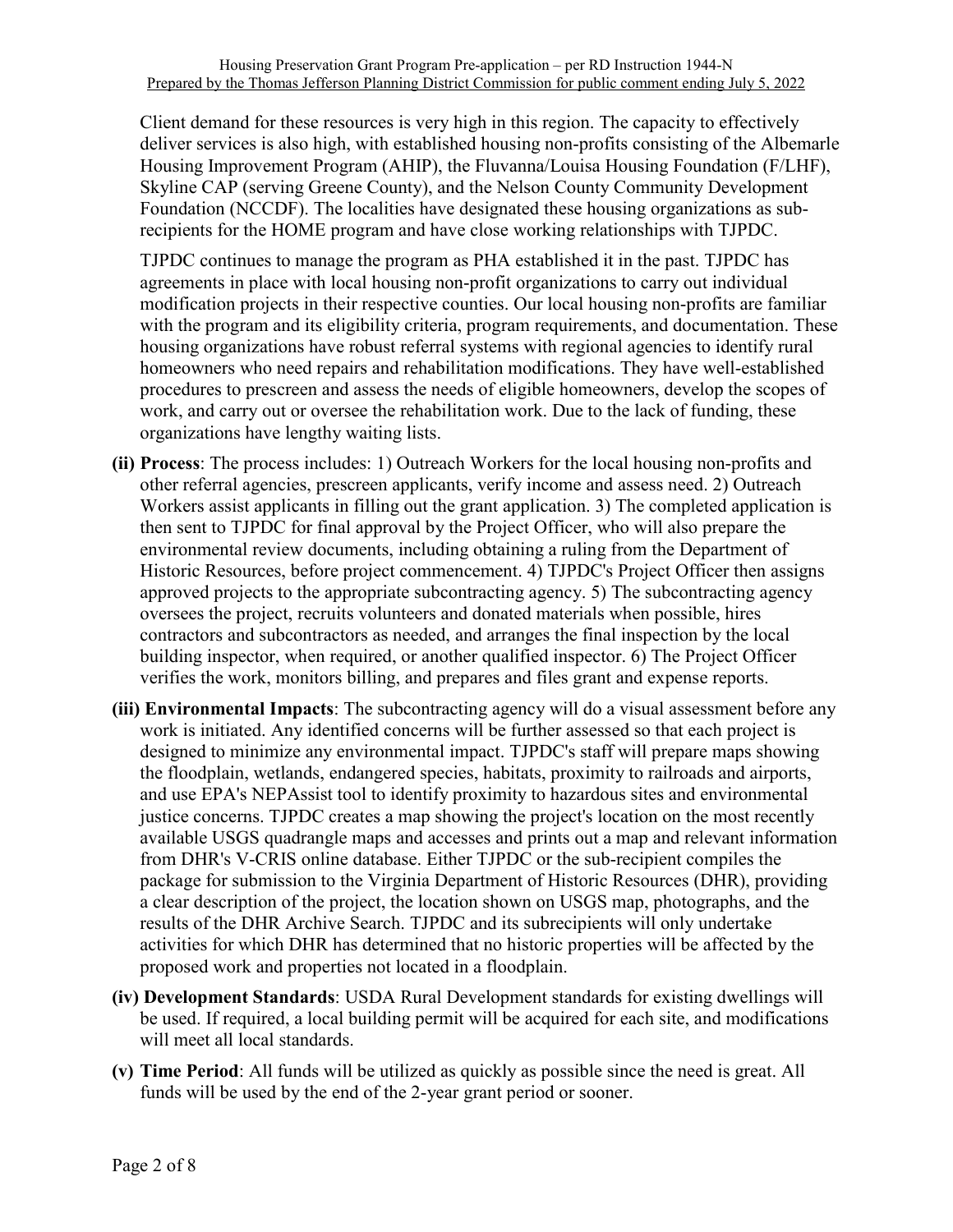- **(vi) Staffing**: With this grant, the Project Officer will approve applications, verify work, monitor billing, prepare and file grant and expense reports, and distribute funds. One of the TJPDC planners will prepare the maps for the environmental review process, with the Project Officer preparing the balance of the Environmental Review Record. The Finance Director will process check requests, obtain necessary signatures for checks, and prepare financial statements to support reimbursement requests. The Finance Director will not charge time directly to the project; financial work is included in TJPDC's indirect cost rate.
- **(vii) Number of Persons to Be Served**: The number of households estimated to be served with this grant is based on average assistance of \$4,000 per unit, or 40 very low-income households (estimate of 60 people). Minority applicants are anticipated to total approximately 50% of total applicants.
- **(viii) Area Served**: Within Virginia's Thomas Jefferson Planning District, all four rural counties (Fluvanna, Greene, Louisa, and Nelson) plus the eligible rural areas of Albemarle County will be served.
- **(ix) Grant Budget**: The HPG allocation for Virginia is \$430,000. Applications are limited to requesting one-half of that amount, or \$215,000. TJPDC is applying for \$215,000, and that figure is used throughout this application. See Form 424A Section A-Budget Summary. The budget includes \$215,000 in HPG funds and \$182,750 in funding match provided by subrecipients carrying out the projects. For a total project budget of \$397,750. HPG funds in the amount of \$32,250 are budgeted for TJPDC's administrative costs directly related to the project. This represents 15% of HPG funds and 8.11% of the total project budget. The remaining \$182,750 in HPG grant funds, along with \$182,750 of match funding, will be used for grants for the actual emergency repairs and home safety modifications. Draws against grant funds will be made monthly or quarterly, with financial and program reports submitted quarterly.
- **(x) Indirect Cost Proposal**: TJPDC receives other federal funds. TJPDC's indirect cost rate proposal is submitted to the Virginia Department of Transportation (VDOT) to apply for federal funding for the Metropolitan Planning Organization (MPO). VDOT serves as the cognizant agency, acting on behalf of the Federal Highways Administration (FWHA). TJPDC's indirect cost rate is based on the actual rate for the most recently completed audit. The rate calculated by the FY21 audit is 66%. Materials submitted to VDOT, including pages extracted from the FY21 audit, are included in this application package.
- **(xi) Accounting System**: All invoices will be submitted to TJPDC's Program Officer for approval before payment. Revenues and expenses are reviewed every month. Quarterly financial summaries will be submitted to Rural Development. In-kind donations and volunteer hours will also be documented in the quarterly reports. TJPDC utilizes QuickBooks for its financial management system. TJPDC uses a chart of accounts to classify transactions. Governmental financial statements are produced at the end of the fiscal year. An independent firm conducts the annual audit. TJPDC's fiscal year runs from July 1 to June 30. The audit serves as the basis for the indirect cost rate proposal for the fiscal year following its preparation.
- **(xii) Evaluation Method**: Quarterly reports are provided to Rural Development, and oversight is provided by the Program Manager and the Outreach Workers. Suggestions and input from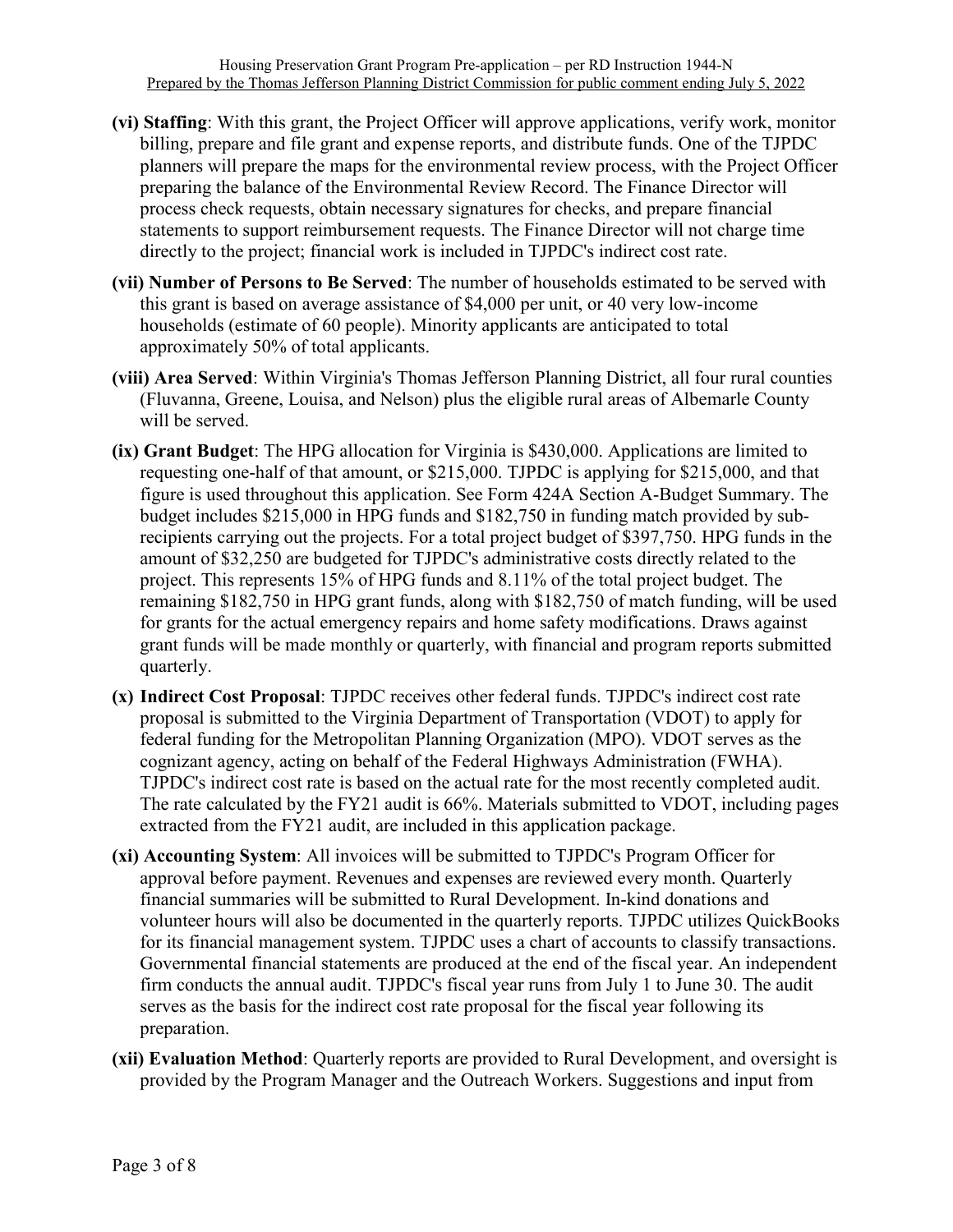TJPDC staff and the Housing Directors Council will be used to improve the program. TJPDC will continue the practice of surveying collaborating agencies at the end of the year.

- **(xiii) Other Funding**: Subrecipients have committed to providing local match equal to awarded HPG funds. When possible, volunteer labor and donated materials will be utilized by the subcontracting agencies. All funds will be leveraged utilizing federal, state, and local assistance where available, cash donations, special event proceeds, private foundation grants, and support from local financial institutions and corporate donors. Only non-federal funds will be reported as a match.
- **(xiv) Program Income**: HPG funds are proposed to be used as grants. In the event that a client can repay some or all of the funds, repayments will be treated as program income and utilized in the same way as the original HPG funding. All program income and designated donations are considered restricted funds and are identified in separate line items in the general ledger.
- **(xv) Security Instruments**: Any security instruments required will be held by the housing nonprofit completing the work. If any of the housing non-profits should cease operations, all security instruments will be assigned to another non-profit in the region.
- **(xvi) Other Information** TJPDC initially applied for 2015 HPG funds in response to a request from Piedmont Housing Alliance (PHA). PHA provided guidance and sample forms to assist TJPDC in setting up its forms and procedures, and these are working well.
- **(xvii) Outreach Efforts**: All housing non-profits conduct their own outreach efforts and have strong referral networks. These efforts have resulted in long waiting lists. Eligible clients will be drawn from current waiting lists, new outreach efforts, and referrals from local agencies. Outreach has resulted in applicants who are proportionately similar to the population of the service areas. Exhibit E-1 will be used to report on the demographic characteristics of clients served.
- **(2) Organizational Experience and Capacity:** TJPDC has a long history of providing affordable housing services in the region. TJPDC serves as the administrative and planning agent for the Charlottesville HOME Consortium, established through TJPDC efforts in 1992 as the first HOME Consortium in Virginia. From its inception in 1993 through 2020, total HOME funds to our region through the Consortium have totaled \$21.66 million, with an additional \$2.43 million applied in Program Income. HOME funds have been used to assist homebuyers, rehabilitate owner-occupied homes, and develop new housing units for home ownership or rental. Housing Preservation Grant funds have been an important adjunct to the HOME program, providing additional funds for rehabilitation projects.

TJPDC created and incorporated the Thomas Jefferson Housing Improvement Corporation (TJHIC) in 1983 to assist in the development and provision of new residential housing and the improvement, repair, and rehabilitation of substandard residential housing and community development in the Virginia Counties of Albemarle, Fluvanna, Greene, Louisa, and Nelson. The IRS approved tax-exempt status in 1985. TJHIC also became a Community Development Housing Organization (CHDO). In 1996, TJHIC became the Piedmont Housing Alliance (PHA), which assumed its non-profit status and all housing projects.

On behalf of the Charlottesville HOME Consortium, TJPDC served as the grantee and project manager for the Heat Pump Revolving Loan Fund Energy Efficiency Conservation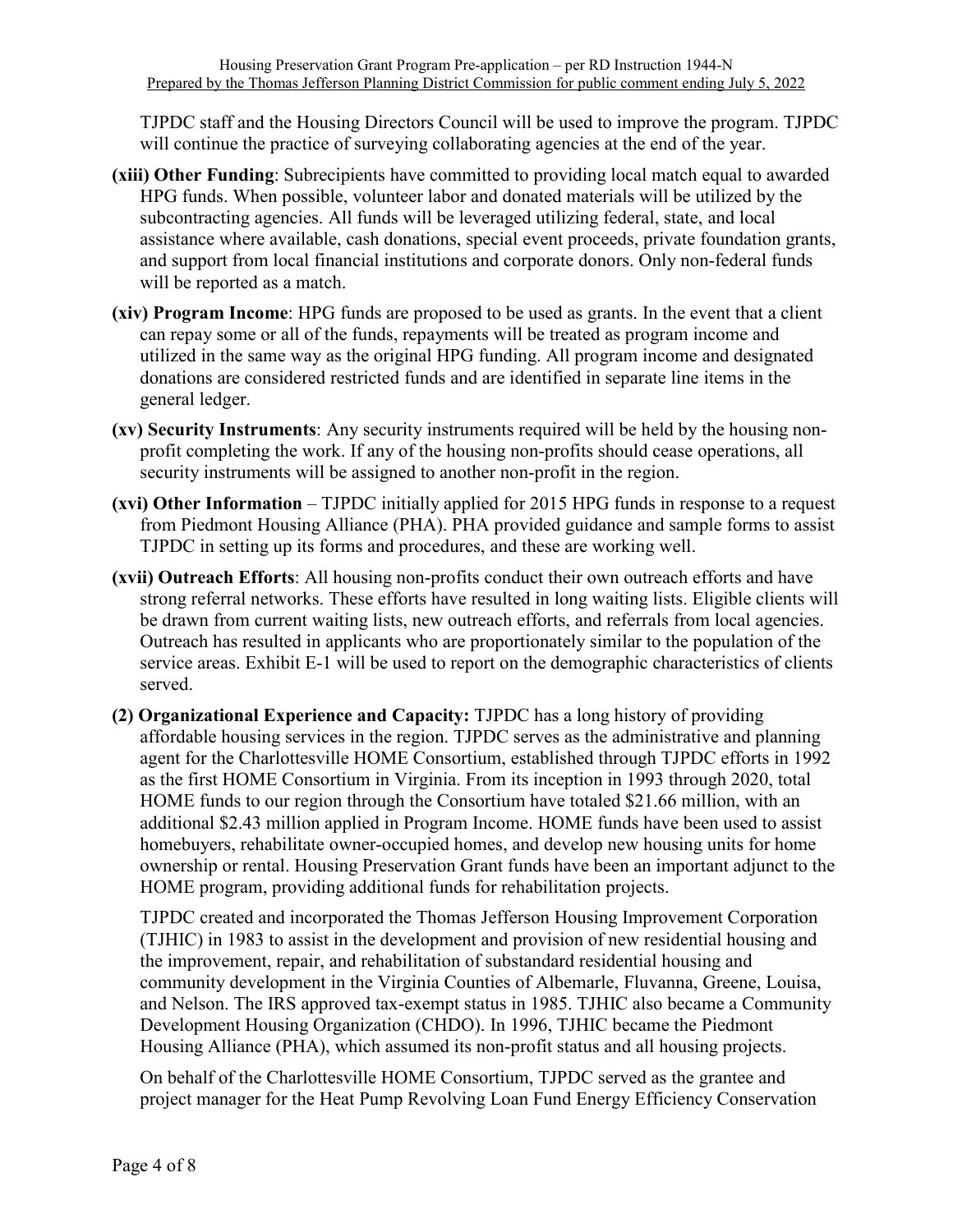Block Grant (EECBG) program funded through the Department of Mines Mineral and Energy (DMME). From June 2010 through July 2012, thirty-nine (39) projects were carried out to replace and upgrade existing failed or inefficient systems for households at 80% Area Median Income (AMI) in the Counties of Fluvanna, Greene, Louisa, and Nelson. ARRA Funds disbursed totaled \$178,500 in construction funds and \$19,500 in project management (soft) costs for a total of \$198,000. Other federal funds applied totaled \$58,465.00 and \$19,500 in non-Federal funds, for a total of \$275,465. Through September 30, 2018, 35 additional projects were completed using revolving loan funds totaling \$87,267.15. TJPDC submitted annual reports to DMME.

In June 2020, the TJPDC managed the Rent Mortgage and Relief Program for Virginia Housing. From June 2020 until November 2020. \$1.373 million in emergency rent and mortgage assistance was deployed to 493 households.

TJPDC staff members involved in HPG administration include: the Project Officer, the Planning Program Manager to create maps for the Environmental Review Records (ERRs), and the Finance Director, overseen by the Director of Housing and the Executive Director.

TJPDC's Planner Shirese S.R. Franklin is the Project Officer who joined TJPDC in September 2019. She is the lead staff for the HOME Consortium and provides staff support for the Housing Directors Council. She holds a Bachelor of Arts in English Literature from Southern Illinois University-Carbondale and a Master of Urban Planning and Public Policy from the University of Illinois in Chicago. She is the TJPDC Project Manager for the Solid Waste and Recycling Plan. Her work at the TJPDC also includes the Rivanna River Corridor Plan, The Zion Crossroads Plan, and the Regional Housing Plan

Isabella O'Brien, Environmental Planner I, has been assigned to create the maps for the Environmental Review Record for both the HPG program and the HOME Consortium. Isabella joined the TJPDC in November of 2021. She holds a Bachelor of Science in Environmental Science from the University of Virginia. Isabella's work with the TJPDC has spans several program areas, including administration of the Watershed Implementation Plan, the Rivanna River Basin Commission, supporting the region's Hazard Mitigation Plan Update, the Solid Waste and Recycling Plan, and she provides grant application support through the Rural Transportation Program.

Finance Director Don Reed is responsible for TJPDC's fiscal management. He is a Certified Public Accountant and has been with the TJPDC since 2006.

Ruth Emerick joined the TJPDC as Chief Operating Officer in March of 2022. She oversees all the TJPDC's housing programs, including the HOME Consortium, the Housing Preservation Grant, the Regional Housing Partnership, and the Regional Housing Plan. Ruth has worked in various leadership roles in local government since 2010. She holds a Master of Professional Studies in Geospatial Information Science from the University of Maryland at College Park and a Graduate Certificate in Local Government Management from Virginia Tech.

Christine Jacobs has been the Executive Director since September 2021. Previously she had served as Interim Director, and prior to that, she was the TJPDC's Chief Operating Officer and Director of Housing. She directs all activities of the Commission, including preparing a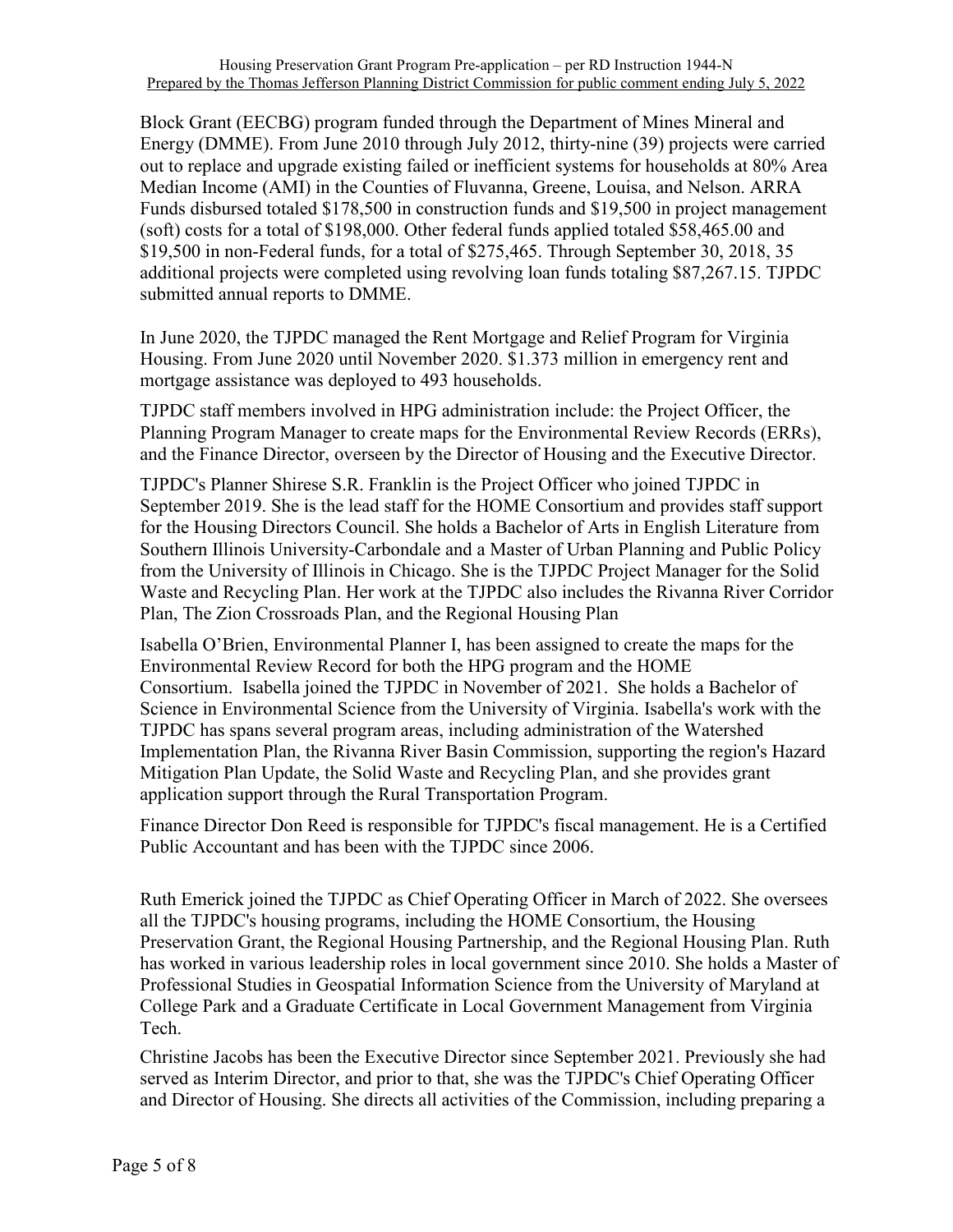work program and budget that supports the mission of the TJPDC. Christine maintains relationships with the Commission's member localities and with organizations in the region aligned with the work the TJPDC does. Christine joined the TJPDC in 2018. She holds a Master of Leadership and Public Policy and a Master of Teaching from the University of Virginia.

Letters of support have been requested from the Nelson County Community Development Foundation (NCCDF), Albemarle Housing Improvement Program (AHIP), and the Fluvanna/Louisa Housing Foundation (F/LHF) and will be attached.

**(3) Evidence of Applicant's Legal Existence** The Thomas Jefferson Planning District Commission (TJPDC) was created in 1972 and is one of 21 PDCs and Regional Commissions in Virginia. The General Assembly established Planning District Commissions in 1969 to encourage and facilitate regional solutions to problems of area-wide significance. See attached:

TJPDC Charter

TJPDC Bylaws

List of TJPD Commissioners

- **(4) Most Recent Audit (Year Ended June 30, 2021) and Current Financial Statements**  FY21 Audit prepared by Robinson, Farmer, Cox Associations, approved by the Commission on November 4, 2022 will be submitted with this application.
- **(5) Need:** There is a great need among very low-income persons for financial assistance with home safety repair and rehabilitation. Households needing home modifications are estimated to be about 6% of all households in the rural counties. The Thomas Jefferson Planning District 2018-2022 Consolidated Plan was approved by the City Council on May 7, 2018, and the TJPDC on June 7, 2018. This plan again specifically includes goals to preserve housing by assisting residents with the rehabilitation of substandard owner-occupied houses

Median household incomes from all four rural counties are under the state median income. The incidence of poverty in the rural counties ranges from 6% to over 12%. 10% of the region's elderly, for example, are below the poverty line. Although some limited funding is available for home modifications, this does not begin to meet the need, particularly in the rural counties. The TJPDC Housing Preservation Grant Program will help meet the needs of very low-income persons who need assistance to make their homes safe and livable.

- **(6) Overcrowding:** Overcrowding Policy: If there is an applicant in an overcrowded situation and that applicant wishes to alleviate this condition, we will consider providing assistance to the applicant to achieve the range outlined in 1944-N, 1944.656.
- **(7) Other Activities of Applicant:** The Thomas Jefferson Planning District Commission (TJPDC) is a political subdivision of the Commonwealth. In addition to its housing programs, TJPDC staffs the Charlottesville-Albemarle Metropolitan Planning Organization, the Rural Transportation Program, and RideShare. TJPDC provides various services to its member localities (the City of Charlottesville and the Counties of Albemarle, Fluvanna, Greene, Louisa, and Nelson), including transportation and community planning, mapping, project management, and data compilation and analysis. TJPDC provides staff support for the Rivanna River Basin Commission. TJPDC's budget for FY22 primarily reflects funding that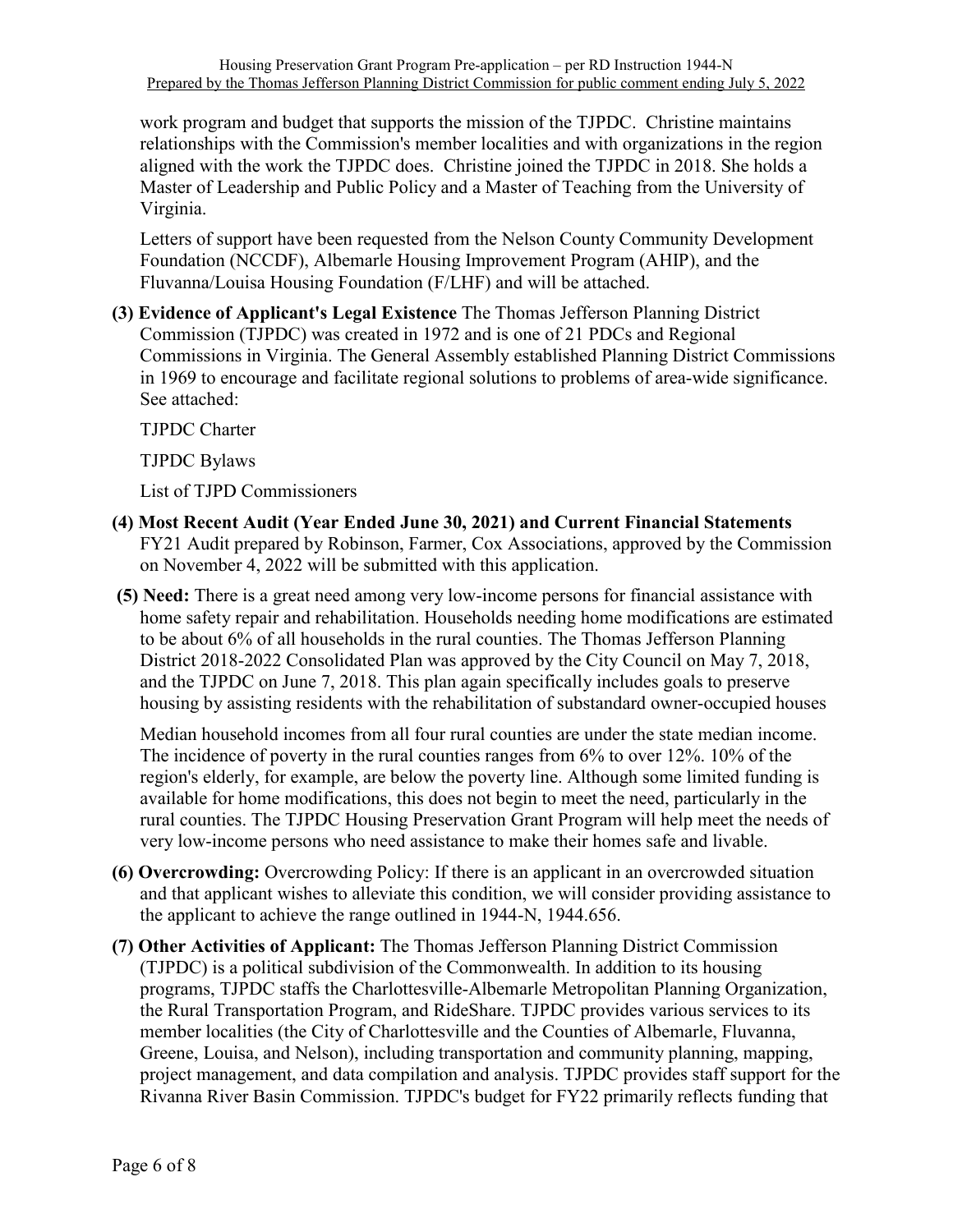has already been secured and projects a balanced budget for the year. TJPDC has sufficient funding to assure the continued operation of other activities for the period of the HPG agreement.

## **(8) Other Information Addressing Selection Criteria**

**Energy Efficiency**: TJPDC and partner agencies are interested in improving the energy efficiency of rehabilitated units. The Albemarle Housing Improvement Program (AHIP) is an Earthcraft certified builder. In all of AHIP's HVAC repairs, they try to achieve maximum efficiency, and all windows they use are low e and efficient. The Nelson County Community Development Foundation also prioritizes energy efficiency in its projects.

## **(c) Form RD 1940-20 "Request for Environmental Information", Exhibits F-1 and F-2, and RD Instruction 2000-FF** – See attached.

## **(d) Identification Process**

- **(1) Historic Preservation**: The subcontracting agency will assess all structures regardless of age for eligibility for historic designation before modification. Applicable historic preservation requirements will be followed when designing the modification project. Please see attached correspondence with the Virginia Department of Historic Resources.
- **(2) Floodplains/Wetlands**: Although it is not anticipated that these repairs or modifications would impact floodplains or wetlands, the subcontracting agency will assess each project and consult with the Thomas Jefferson Soil and Water Conservation District office or Army Corps of Engineers as necessary.
- **(3) Coastal Barriers Resources System -** Our region is not part of this system.
- **(4) Coordination with other agencies**: Subrecipients work with local agencies to receive referrals of applicants with housing repair needs. The subcontracting agency will seek the assistance of other public and private organizations and programs that assist in rehabilitating historic properties. A list of these agencies has been acquired from the State Historic Preservation Office.

**(e) SHPO concurrence** - The State Historic Preservation Office will be informed of our proposal for HPG funding. Once the letter from DHR is received it will be included in the preapplication package.

**(f) Consultation with local government** – TJPDC is the agency tasked with A-95 reviews on applications requesting federal funding. The purpose of the A-95 process is to review applications for regional consistency to utilize public resources best. Information on this application has been provided for inclusion in the meeting packet for the June 23, 2022, Special Session meeting as an Intergovernmental Review (IGR). An extract from the minutes showing the action taken by the Commission at the meeting will be included in this application package.

**(g) Public comment** - A Legal Notice was submitted to *The Daily Progress,* the region's major local daily newspaper, for publication on Friday, June 17, 2022, regarding the availability of the statement of activities for public comment, accepted through July 5. A Thomas Jefferson Planning District Commission special newsletter will be circulated on June 17, 2022, and distributed to approximately 1,300 individuals in the region.